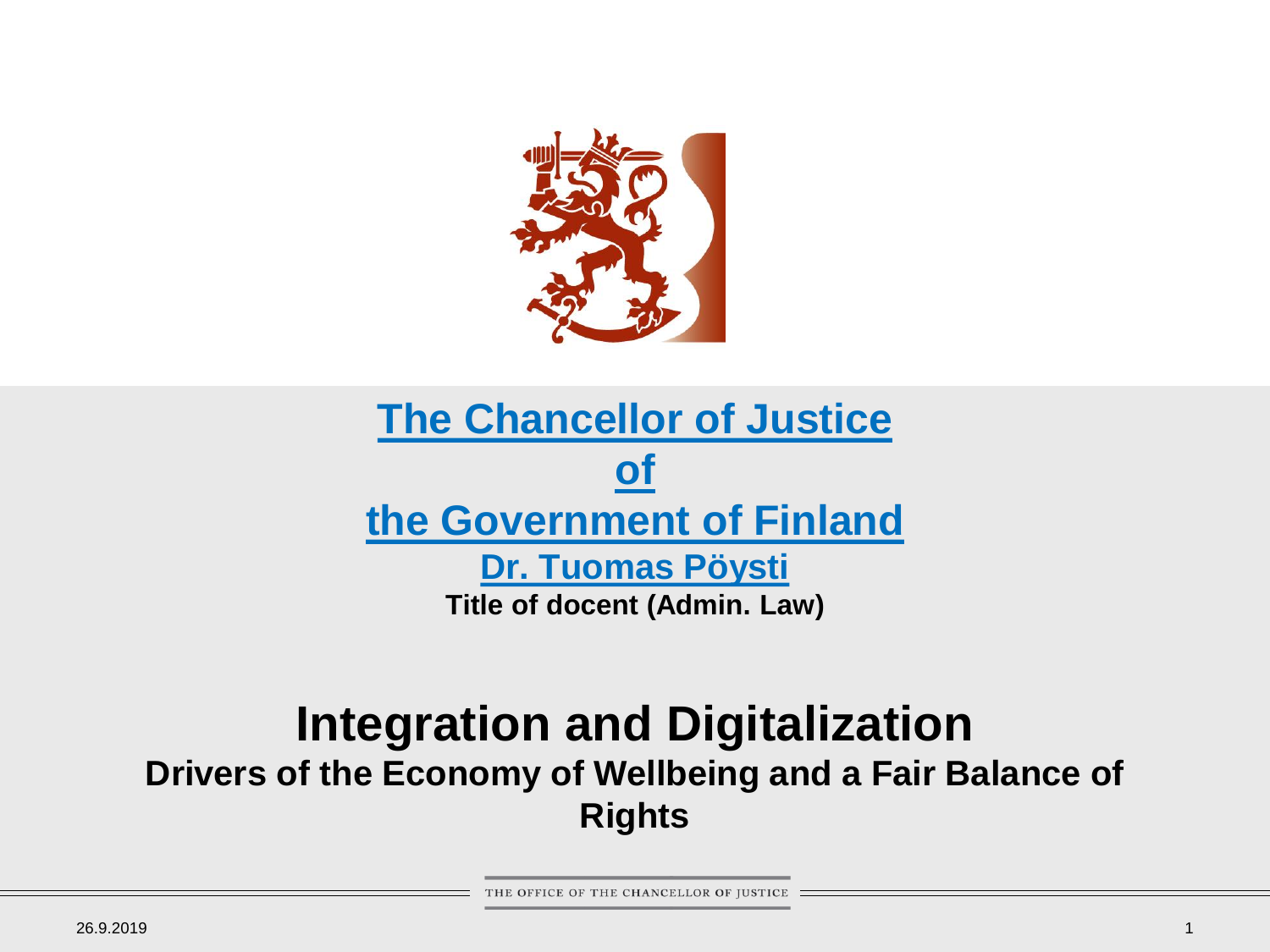

## **Despite All the Advances the Health and Welfare Systems are under stress…**

- Big issues of equality
- The Efficiency of social rights
	- Health as a fundamental right and human right (EU of Fundamental Rights, Art 35, European Social Charter)
	- Social Security & Assistance (EU Charter, Art. 34, European Social Charter)
- The protection of human dignity and personal data in the new digital data economy and society
- Health and wellbeing as individual entitlements and societal collective goods
- Legitimacy of public services, institutions and EU
- Cost pressures with steady real increase of costs continue
	- Finland 2,4 % of real growth (2017), OECD average (2017) 1,8 %, estimated 2,5 % (2018)
- Tech improvements so far have largely contributed to increase of costs, faster cost growth in secondary / specialised care
- Demographic pressures with the aging population and the sensitivity of cost pressures to individual ability to function & cognitive abilities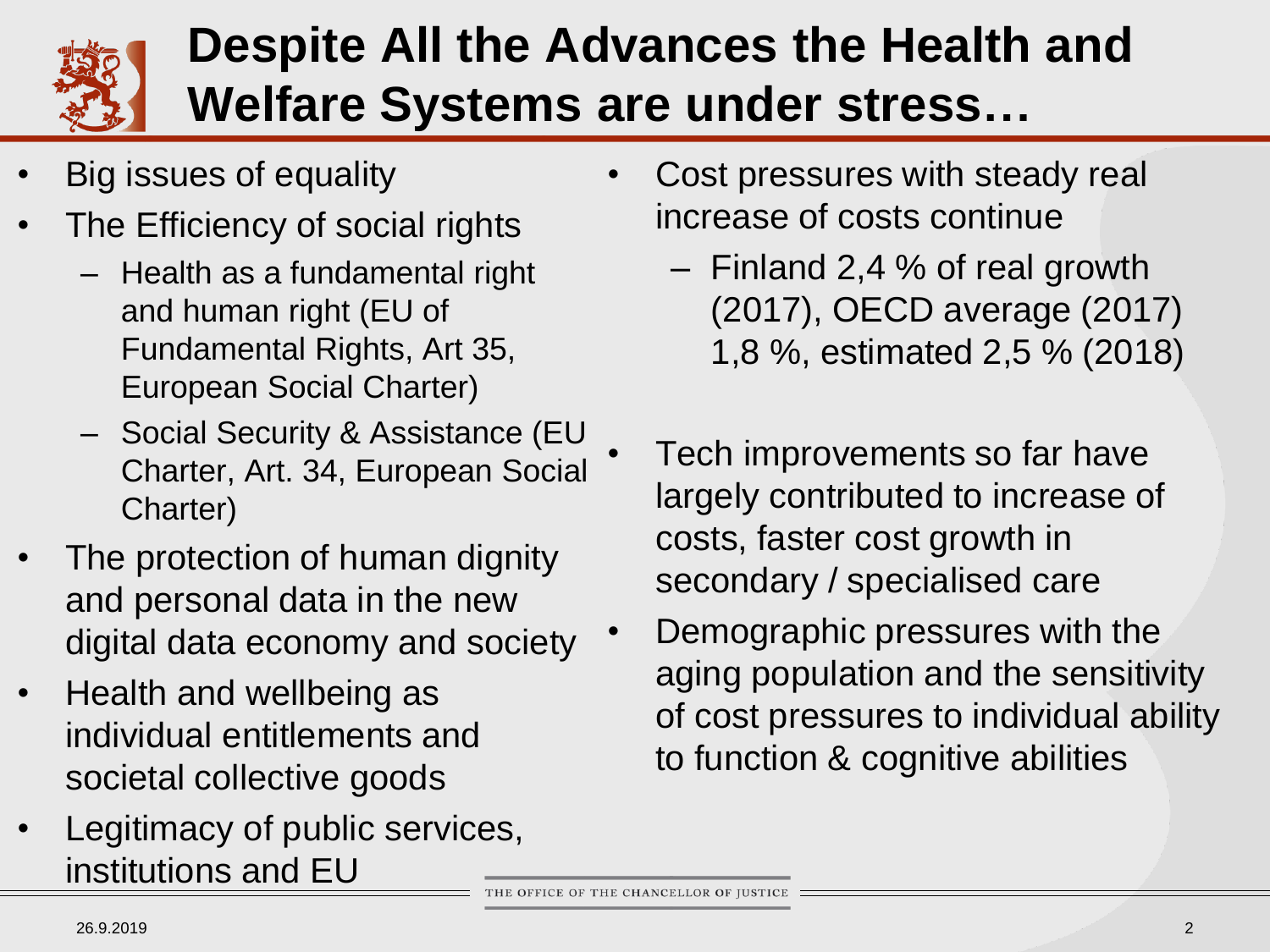

- Finland:
	- 1,3 % to GDP improvement in public finances possible if half of the additional years following the longer life expectancy are without significant reductions in an individual's ability to function in everyday life.
	- 1,8 % to GDP improvement in public finances if productivity of social and health services improves 0,5 % a year.
		- Issue of cost-effectiveness of the whole service chain
- Evidence that service integration has reduced costs, improved client/patient experience in line with service principle in public services and right of access to quality care and effectiveness of care. Further research still needed.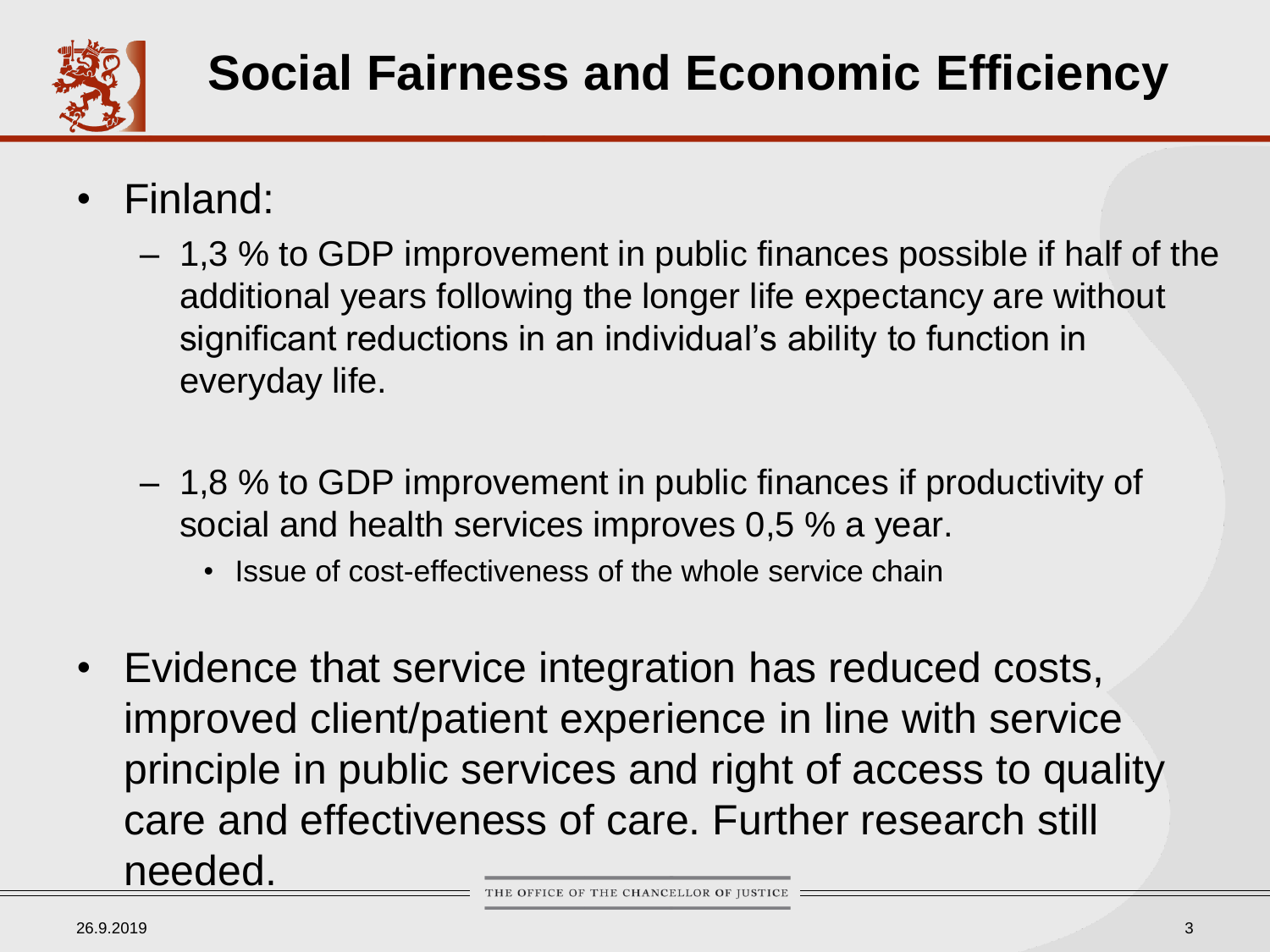

- **Digitalisation** 
	- General purpose technologies including AI as truly transformative tech
	- Specific solutions incl. genome/biotech under fast development
- Platform economics and digital platforms as the emerging model of organization of public administration and service production
- Personalised medicine & care
- Quantified –self + MyData
- Increased weight on individual self-determination
	- Over-use and under-use of health services + changing notion of time
- Expectations on service / user-centric, holistic services
- Societal fragmentation issues & fragmentation of health systems & health data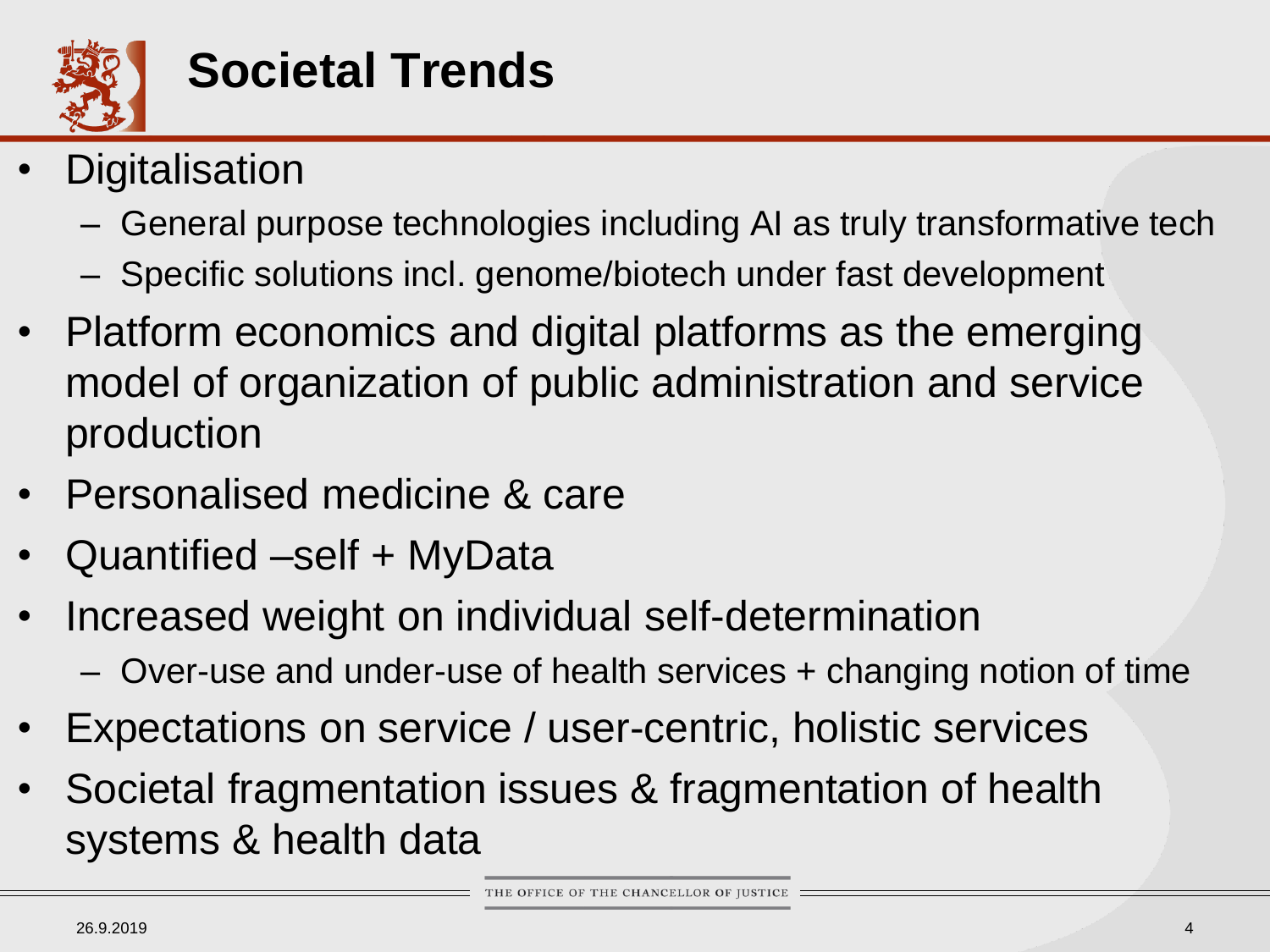

#### **Service integration**

- Client/patient receives effective services without delay and without interruptions.
- Services and their components are compiled and provided to the patient / client seamlessly on the basis of his/her needs and effectiveness of intervention

#### **Citizen / user perspective**

- Patient sees the service integration as a smoothly functioning chain of service(s) capable of using different types of expertise
- Patient experiences being treated as a whole individual, right to balanced wellbeing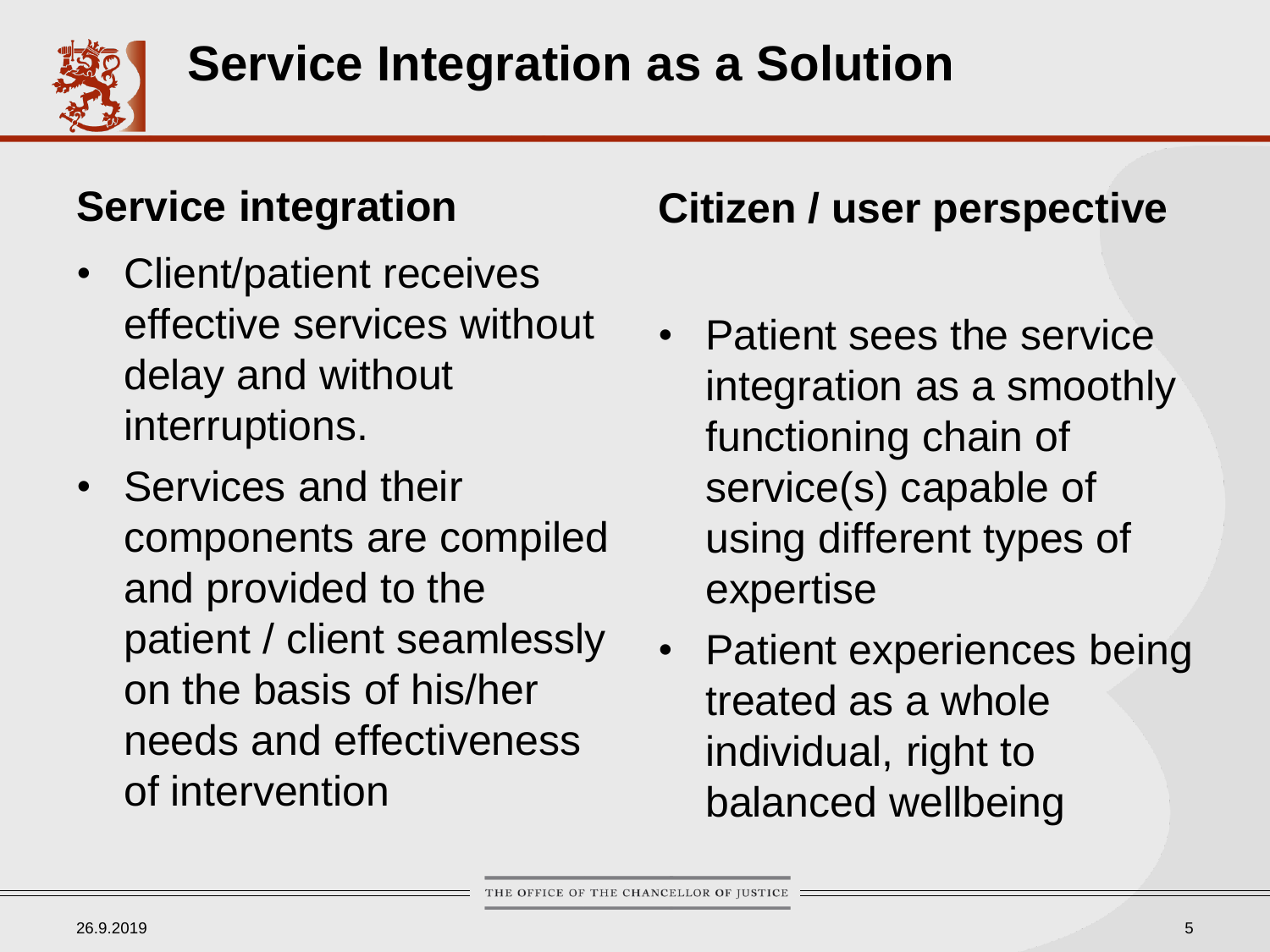

- Horizontal integration: between social and health services
- Vertical integration: between primary secondary and tertiary care, specialized services in the front line to support specialists in general practise
- Integrated prevention and integrated empowerment: population-centric health care and advice, participation and empowerment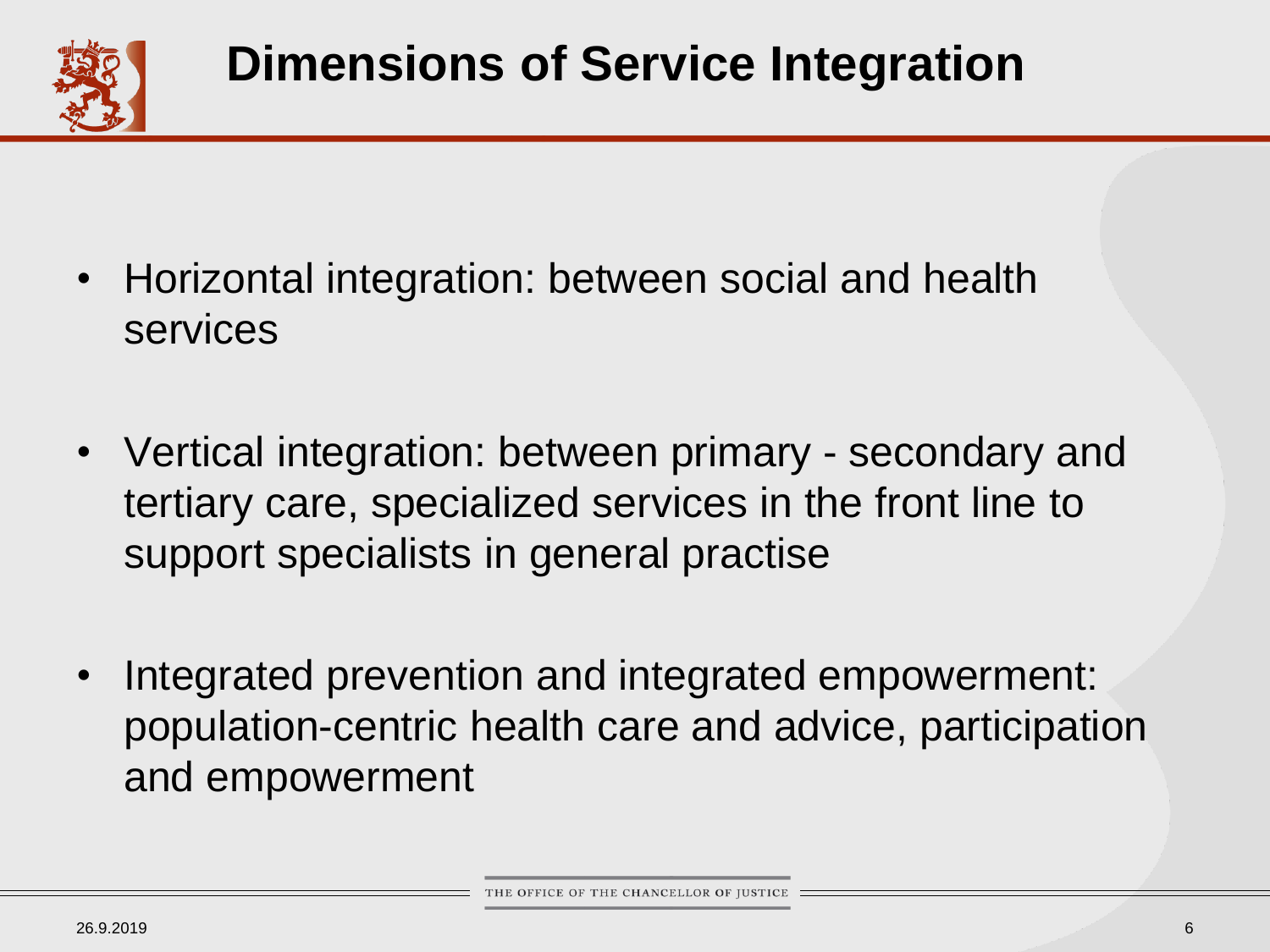

# **Enableners of Service Integration**

- **Integration of finances**, capable organizer / commissioning of services and right incentives for service integration and *effectiveness* of activities
- **Data integration** => core to effective leadership, development of services and individual operations models and effectiveness of care & other services and to the fluidly functioning service chains
- **Integrated ICT** and other digital systems
- **Production integration** (same production unit responsible) and
- **Management integration** under one leadership, case managers, comprehensive view
- **Multi-disciplinary work methods and mind** (intra-medicine, inter-disciplinary)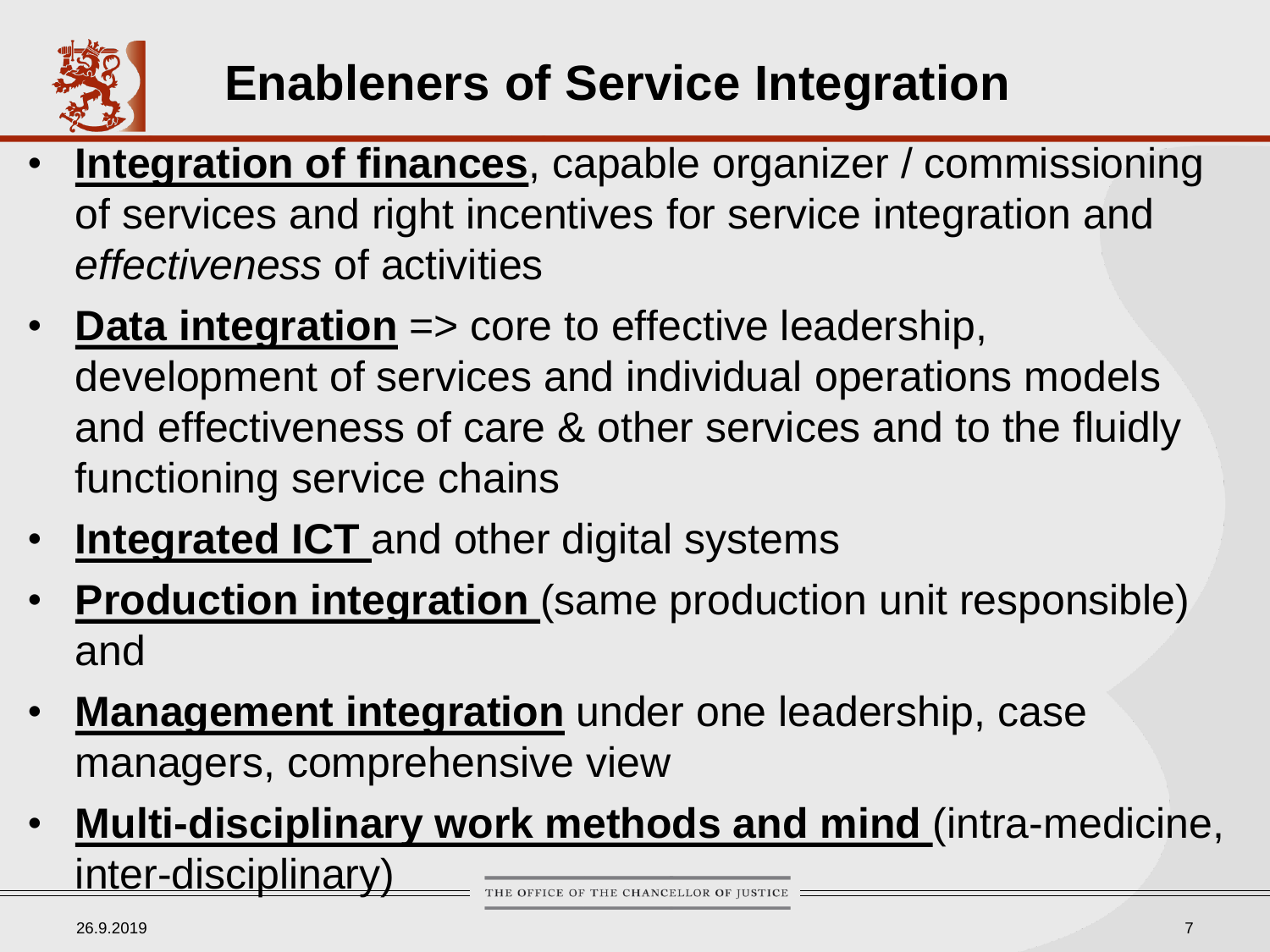

## **Digitalization to Support Service Integration and Population-centric Approach**

### **Platforms and data policy**

- Digitalization to support service integration and population-centric approach including primary care & services & prevention
- Public platform and platforms
- Movement of data and data driven innovations
- Comprehensive legislation balancing various data needs and fundamental rights

#### **Data & data ecosystems**

- Big data across the system; Secure Secondary Use of Data
- Fair data ecosystem
- Analytical management data including effectiveness, soft incentives for data users
- MyData and inspiring data and data based,
- AI driven guidance for service users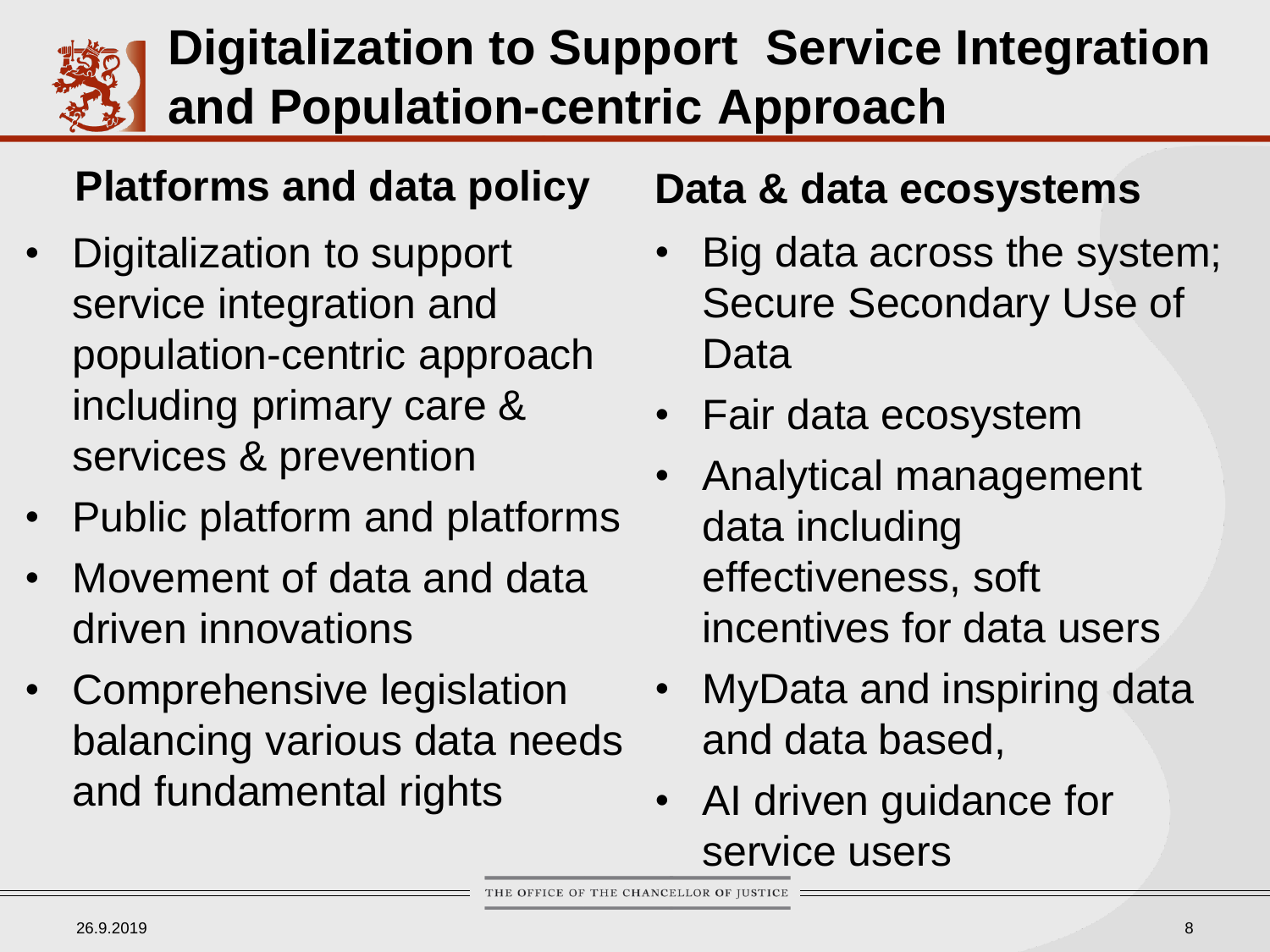



### **Fair Data Ecosystem & Platform Principles**

**Effective data protection**

**MyData**

**Data portability**

**Data collection as a tool for customer initiated value creation Open data and fair use of data**

**Open surface and interaction & integration layers**

**Interoperability with user choice & user empowerment**

**Data structures and core data under public ownership**

**Equal utilisation rights for data resources while respecting privacy and security Up to date data banks**

**Standards, standard contracts and open participation rules**

**Open interfaces and interfaces descriptions**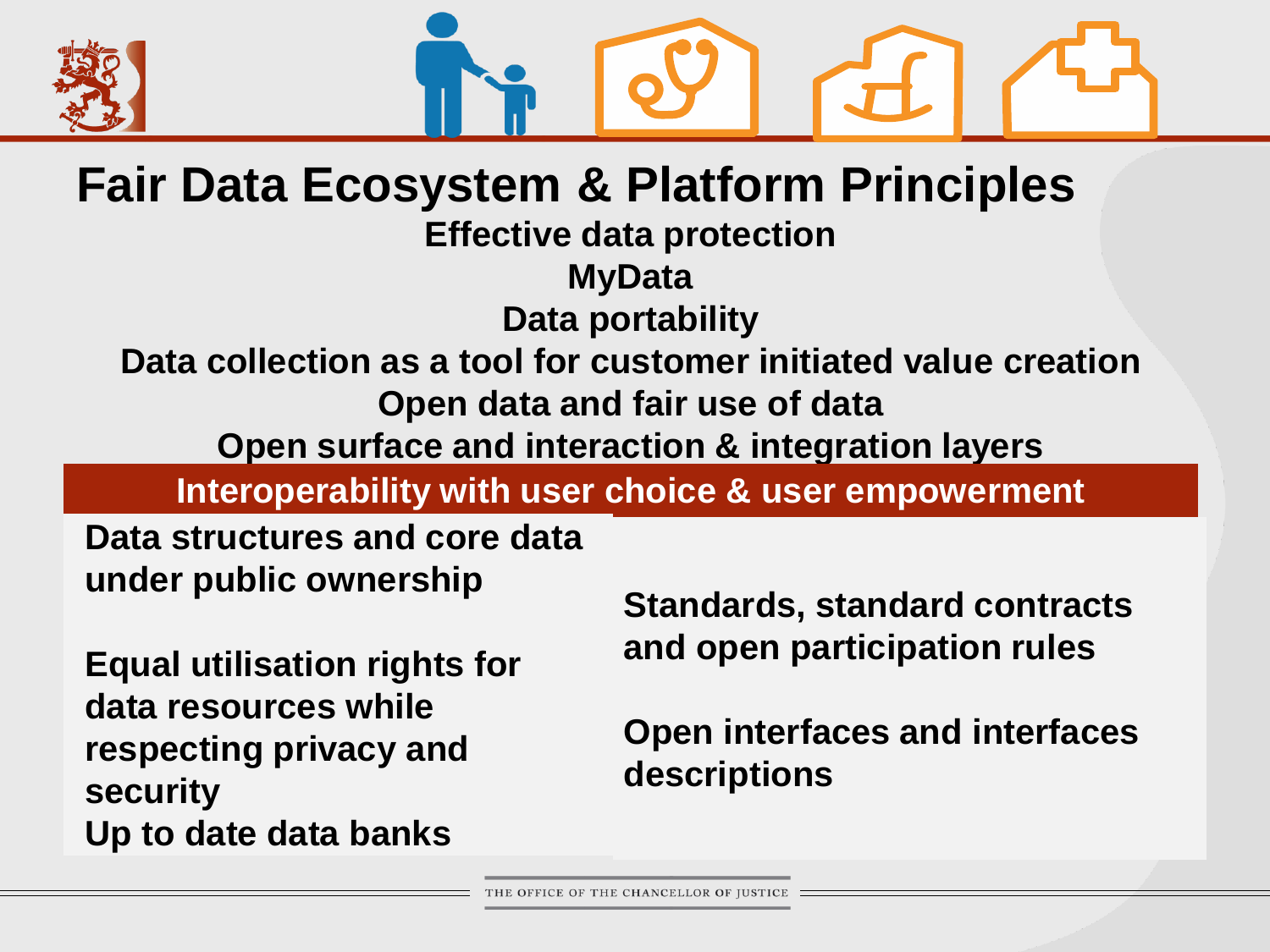

# **Beyond Finnish Experience**

• ''*Europe must lead the transition to a healthy planet and a new digital world… Action plan to complement European Pillar of Social Rights'*'

Political Guidelines for the Next European Commission 2019-2024

- Wide dialogue with Member States including competition & state aid law needed in the EU Institutions
- EU Institutions: a slightly fragmented approach, need to respect (constitutional) identity of the Member States. No uniform European model of health system
- EU legislation and policy on data, data protection and platforms have a wide impact on digitalisation including the digitalisation in the health care and realisation of service integration
- Context-sensitive union law (incl. data protection law) and coherent EU approach across the sectors. Convergence of the medical tech with general purpose technologies is significant